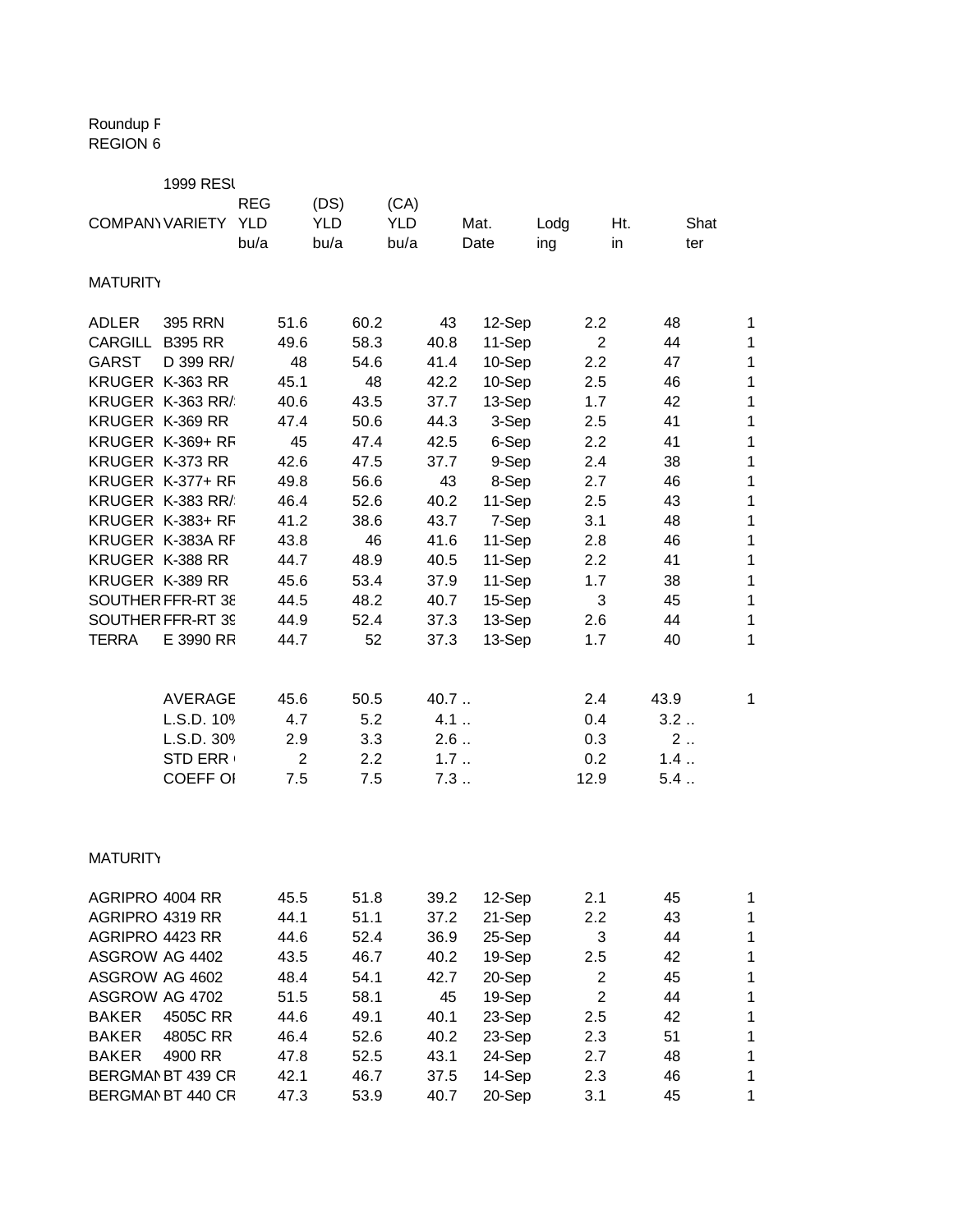| BERGMAN BT 450 CR        |                  | 45.5 | 52.3 | 38.8 | 20-Sep | $\overline{2}$   | 44   | 1              |
|--------------------------|------------------|------|------|------|--------|------------------|------|----------------|
| BERGMAN BT 480 CR        |                  | 49.2 | 54   | 44.5 | 24-Sep | 2.4              | 48   | 1              |
| BIO GENE BG 431 NF       |                  | 43.6 | 45.9 | 41.3 | 23-Sep | $2.2\phantom{0}$ | 44   | 1              |
| BIO GENE BG 440 NF       |                  | 44.2 | 50.1 | 38.3 | 22-Sep | 2.6              | 44   | 1              |
| <b>BROWN</b>             | <b>MID 9A 44</b> | 49.3 | 56.9 | 41.8 | 21-Sep | 3.2              | 45   | 1              |
| <b>BROWN</b>             | MID 9B 45        | 45.4 | 52.1 | 38.8 | 22-Sep | 3                | 42   | 1              |
| <b>BROWN</b>             | MID 9B 48        | 46   | 49.4 | 42.6 | 24-Sep | 2.4              | 48   | 1              |
| <b>BROWN</b>             | MID 9E 42        | 49   | 58.9 | 39.1 | 14-Sep | 2.6              | 46   | 1              |
| <b>BROWN</b>             | MID 9E 45        | 48.8 | 56.2 | 41.3 | 21-Sep | 2.1              | 46   | 1              |
| CALLAHA 8437 RR          |                  | 45.5 | 46.5 | 44.5 | 20-Sep | 2.1              | 48   | 1              |
| CALLAHAI 9440 RR         |                  | 53.4 | 61   | 45.7 | 20-Sep | 2.1              | 48   | 1              |
| CALLAHAI 9485 RRX        |                  | 46.3 | 47.5 | 45.1 | 24-Sep | 2.5              | 46   | 1              |
| CARGILL 415 RR           |                  | 46.1 | 52.3 | 39.9 | 14-Sep | 1.9              | 39   | 1              |
| DEKALB CX 414C R         |                  | 44.4 | 48.4 | 40.5 | 19-Sep | 2.6              | 46   | 1              |
| DEKALB CX 444C R         |                  | 45.1 | 48.5 | 41.6 | 16-Sep | 1.8              | 45   | 1              |
| DELTAPIN DP 4344 R       |                  | 41.5 | 44   | 39.1 | 21-Sep | 2.5              | 49   | 1              |
| DELTAPIN DP 4690 R       |                  | 49.8 | 57.8 | 41.8 | 25-Sep | 2.2              | 49   | 1              |
| DELTAPIN DP 4750 R       |                  | 44.2 | 46.3 | 42.2 | 26-Sep | 2.6              | 55   | 1              |
| GROWMA RT 4495           |                  | 47.5 | 54.6 | 40.3 | 22-Sep | 2.8              | 46   | 1              |
| GROWMA RT 4585           |                  | 52.2 | 60.9 | 43.6 | 19-Sep | 1.6              | 39   | 1              |
| GROWMA RT 4695           |                  | 50.9 | 57.5 | 44.3 | 22-Sep | 1.6              | 41   | 1              |
| GROWMA RT 4895           |                  | 49.9 | 55.2 | 44.7 | 23-Sep | 2.5              | 48   | 1              |
| KRUGER K-400 RR          |                  | 44   | 39.2 | 48.8 | 12-Sep | 2.1              | 42   | 1              |
| KRUGER K-404 RR          |                  | 44.3 | 49.1 | 39.5 | 12-Sep | 1.9              | 39   | 1              |
| KRUGER K-433 RR          |                  | 46.7 | 49.4 | 44.1 | 18-Sep |                  | 48   | 1              |
| LG SEEDSLG 6430 R        |                  | 45.1 | 45.7 |      |        | 2.3              | 47   | 1              |
|                          |                  |      |      | 44.5 | 23-Sep | 2.4              |      |                |
| LG SEEDSLG 6485 R        |                  | 51   | 61.6 | 40.5 | 25-Sep | 2.4              | 48   | 1              |
| <b>MILES</b>             | <b>SC MICAH</b>  | 41.9 | 46.8 | 36.9 | 20-Sep | $\overline{2}$   | 47   | 1              |
| <b>PIONEER</b>           | 9492             | 47.1 | 53.2 | 41   | 23-Sep | 1.8              | 44   | 1              |
| SOUTHER FFR-RT 44        |                  | 42.7 | 50.2 | 35.2 | 20-Sep | 1.9              | 44   | 1              |
| <b>SOUTHER FFR-RT E)</b> |                  | 50   | 56.8 | 43.1 | 20-Sep | 1.6              | 40   | 1              |
| <b>STINE</b>             | 4001-4           | 43.1 | 47   | 39.2 | 12-Sep | 1.7              | 41   | $\overline{2}$ |
| <b>STINE</b>             | 4292-4           | 47   | 51.3 | 42.7 | 16-Sep | 2.1              | 46   | $\mathbf{1}$   |
| TRISLER TRISOY 42        |                  | 48.2 | 57.5 | 38.8 | 12-Sep | 2.6              | 47   | 1              |
| TRISLER TRISOY 44        |                  | 48   | 55.2 | 40.8 | 22-Sep | 2.5              | 48   | 1              |
| TRIUMPH TR 4718 R        |                  | 41.1 | 43.8 | 38.5 | 19-Sep | 2                | 50   | 1              |
| <b>UAP</b>               | DG 3432 N        | 41.8 | 45.1 | 38.4 | 20-Sep | 2.2              | 44   | 1              |
| <b>UAP</b>               | DG 3442 N        | 46.6 | 50.5 | 42.7 | 19-Sep | 2.8              | 43   | 1              |
| <b>UAP</b>               | DG 3468 N        | 51.1 | 61.2 | 41   | 23-Sep | 1.7              | 38   | 1              |
| UNITED SIUSS 4409        |                  | 48.8 | 55.3 | 42.3 | 22-Sep | 2.9              | 44   | $\mathbf{1}$   |
| UNITED SIUSS 4809        |                  | 49.2 | 56.1 | 42.4 | 21-Sep | 2.2              | 48   | $\mathbf{1}$   |
| WILFARM WF 480 RI        |                  | 50.5 | 56.7 | 44.3 | 22-Sep | 2.3              | 50   | $\mathbf{1}$   |
| WILLCRO: RR 2410         |                  | 44.7 | 51.8 | 37.7 | 11-Sep | 1.8              | 39   | $\mathbf{1}$   |
| WILLCRO RR 2440 N        |                  | 46.2 | 51.8 | 40.6 | 22-Sep | 3.2              | 44   | $\mathbf 1$    |
| WILLCRO RR 2469 N        |                  | 46.5 | 52.3 | 40.6 | 19-Sep | 1.8              | 44   | 1              |
|                          | <b>AVERAGE</b>   | 46.6 | 52   | 41.2 |        | 2.3              | 45.5 | 1.2            |
|                          | L.S.D. 109       | 6.7  | 8.8  | 3.6  |        | 0.5              | 4    | 0.5            |
|                          | L.S.D. 309       | 4.2  | 5.5  | 2.3  |        | 0.3              | 2.5  | 0.3            |
|                          |                  |      |      |      |        |                  |      |                |